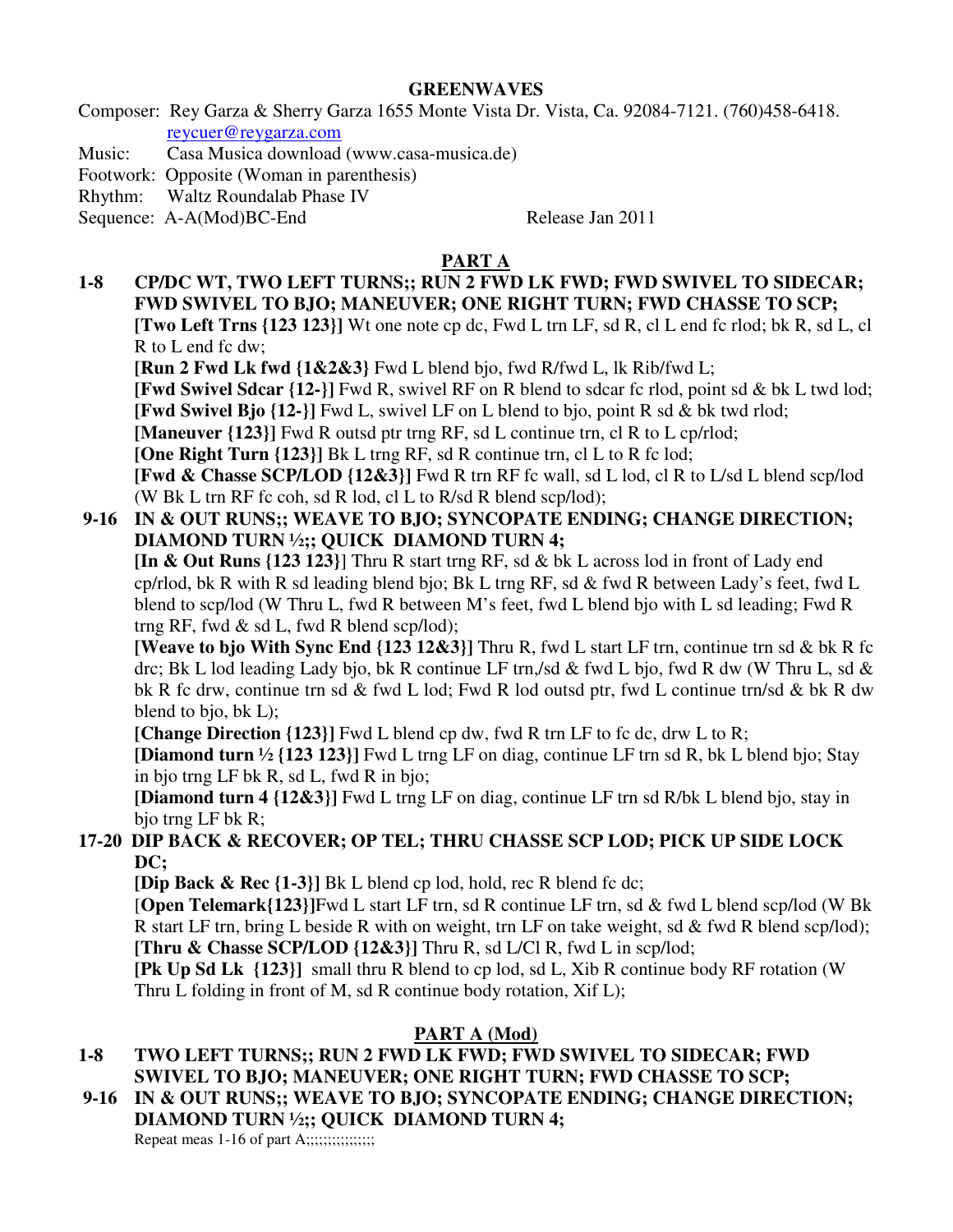#### **PAGE 2 OF GREENWAVES PART A (MOD) CONTINUED**

# **17-20 DIP BACK & RECOVER; OP TEL; PICK UP SIDE CLOSE DW;**

Repeat meas  $17 \& 18$  of part A;;

**[Pick Up Side Close dw {123}]** Small thru R blend to cp dw, sd L, cl R to L (W Thru L folding in front of M cl drc, sd R, cl L to R);

## **PART B**

# **1-8 FWD WALTZ; CROSS PIV SDCAR; TWINKLE BJO; FWD PT; OP IMP; THRU CHASSE BJO; FWD FWD LK FWD; FWD FC CL CP/WALL;**

**[Forward Waltz**  $\{123\}$ **] Fwd L dw, Fwd & slighty sd R, cl L to R;** 

 **[X Pivot SDCAR {123}**] Fwd R start 7/8 RF trn, sd L continue trn, fwd R complete trn blend to sdcar/lod (W bk L start 7/8 RF trn, sd R continue trn, bk L complete trn blend to sdcarlod);

 **[Twinkle to BJO {123}]** Xlif of R start a ½ LF trn, sd R continue trn, cl L to R complete trn blend bjo rlod (W XRib of L start a  $\frac{1}{2}$  LF trn, sd L continue trn, cl R to L complete trn blend bjo lod); **Forward & Point {12-}]** Fwd R, point L fwd, hold (W bk L, point R bk, hold);

**[Open Impetus {123}]** Start upper body RF trn bk L, cl R to L heel to toe continue trn, chg wt to R, sd & fwd L scp lod (W start upper body RF fwd R outsd ptr, sd & bk L continue trn, sd & fwd R scp lod);

 **[Thru Chasse BJO {12&3}]** Thru R to fc ptr wall sd L/Cl R to L, sd L blend to bjo dw (W Thru L to fc ptr & coh, sd R/cl L to R, sd R blend to bjo drc);

 **[Fwd Fwd Lk Fwd {12&3}]** In bjo fwd R, fwd L, XRib of L, fwd L;

**[Fwd & Fc sd Cl cp/wall**  $\{123\}$ **]** Fwd R trn fc ptr wall, sd L, cl R to L;

# **9-16 HOVER; PK UP SD CL DC; OP TEL; NATURAL HOVER FALLAWAY; SLIP PIV; MANEUVER; SPIN TURN; ½ BOX BK TO SDCAR DW;**

**[Hover**  $\{123\}$ **]** Fwd L, fwd & sd R rising to ball of foot, rec L blend scp dc;

**[Pk Up Side Close dc {123}]** Small thru R blend to cp dc, sd L, cl R to L (W Thru L folding in front of M cl drw, sd R, cl L to R);

**[Open Telemark {123}]** Repeat meas 18 of part A end dw;

 **[Natural Hover Fallaway {123}]** Thru R dw trng RF in scp, sd & fwd L drw in scp rising on L, bk & sd R twd dw (W Thru L dw trng RF in SCP, sd & fwd R drc in scp rising on R, bk & sd twd dc L);

 **[Slip pivot {123}]** XLib of R, bk R trng LF, sd & fwd L end bjo dw (W XRib of L, piv LF on R slip fwd on L, sd & bk R end bjo drc);

**[Maneuver** {123}] Repeat meas 5 of part A;

 **[Spin Turn {123}]** Bk L pivoting ½ RF fc lod, fwd R staying between W's feet heel to toe leaving left leg extended, complete trn bk L (W fwd R between M's feet heel to toe pivoting ½ RF, bk L, complete trn fwd R);

 **[1/2 box bk to sdcar {123}**] Bk R trng RF to dw, sd L blend to sdcar dw, cl R to L (W fwd L trng  $RF$  to drc, sd  $R$  blend to sdcard drc, cl  $L$  to  $R$ )

# **PART C**

# **1-8 X HOVER 3 TIMES TO BJO/LOD;;; MANEUVER; 2 RIGHT TURNS FACE WALL;; WHISK; THRU CHASSE SCP LOD;**

**[X Hover 3 Times end bjo/lod {123 123 123}]** Fwd L slightly in front of R start ¼ LF trn, sd R rise, rec L blend to bjo dc; Fwd R slightly in front of L start ¼ RF trn, sd L rise, rec R blend to sd car dw; Fwd L slightly in front of R start 1/8 LF trn, sd R rise, rec L blend to bjo lod (W Bk R slightly in back of L start ¼ LF trn, sd L rise, rec R blend to bjo drw; Bk L slightly in bk of R start ¼ RF trn, sd R rise, rec L blend to sdcar drc; Bk R slightly in back of L start 1/8 LF trn, sd L rise, rec R blend to bjo rlod);